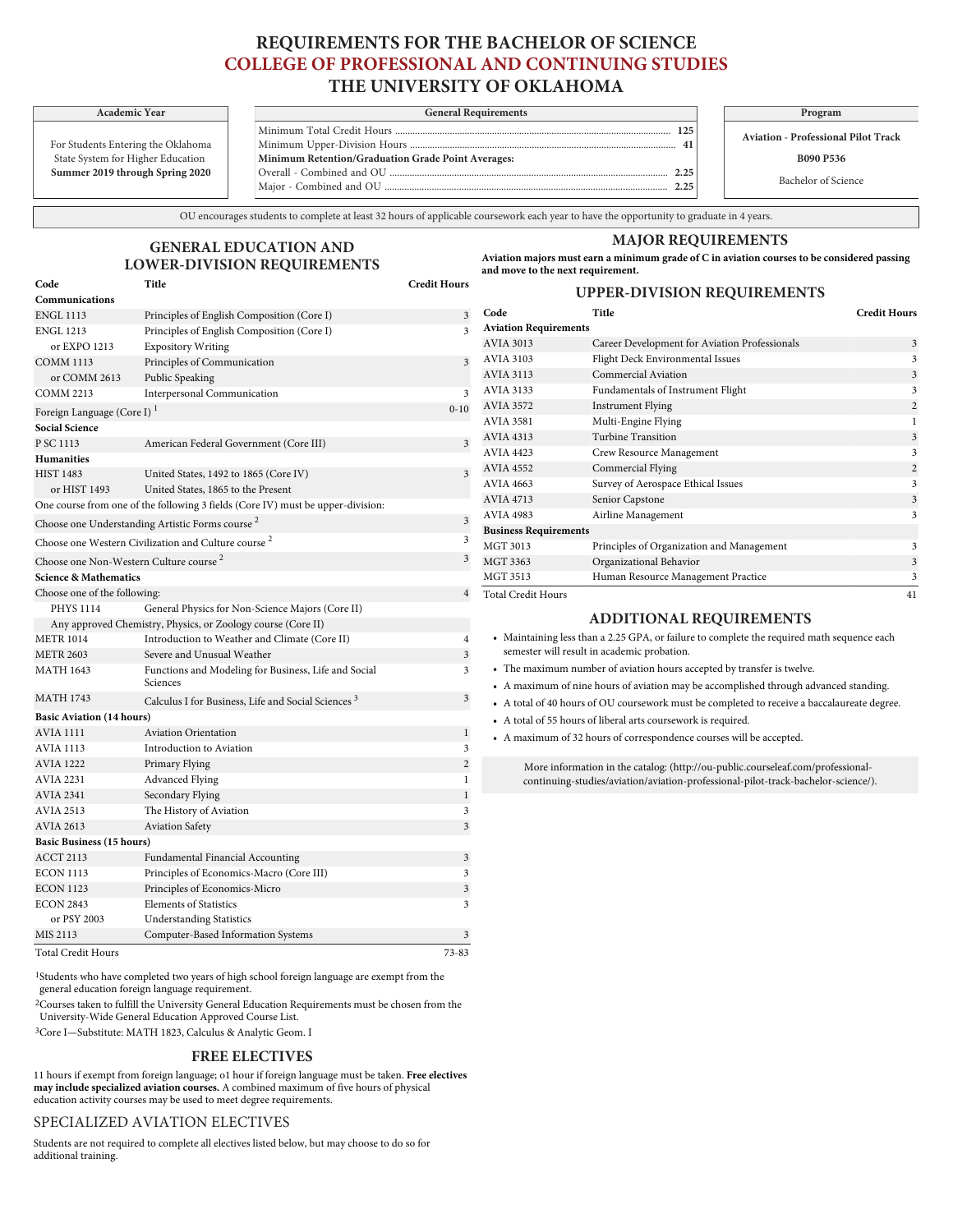## **SUGGESTED SEMESTER PLAN OF STUDY**

| Year          |                                  | <b>FIRST SEMESTER</b>                                                          | <b>Hours</b>   |                                         | <b>SECOND SEMESTER</b>                                              | <b>Hours</b>   |
|---------------|----------------------------------|--------------------------------------------------------------------------------|----------------|-----------------------------------------|---------------------------------------------------------------------|----------------|
| FRESHMAN      | <b>ENGL 1113</b>                 | Principles of English Composition (Core I)                                     | $\mathfrak{Z}$ | <b>ENGL 1213 or</b><br><b>EXPO 1213</b> | Principles of English Composition (Core I) or Expository<br>Writing | 3              |
|               | <b>MATH 1643</b>                 | Functions and Modeling for Business, Life and Social<br>Sciences               | 3              | <b>MATH 1743</b>                        | Calculus I for Business, Life and Social Sciences                   | 3              |
|               | <b>AVIA 1111</b>                 | <b>Aviation Orientation</b>                                                    | $\mathbf{1}$   | COMM 1113 or<br><b>COMM 2613</b>        | Principles of Communication or Public Speaking                      | 3              |
|               | <b>AVIA 1113</b>                 | Introduction to Aviation                                                       | 3              | <b>AVIA 2231</b>                        | Advanced Flying                                                     | $\overline{1}$ |
|               | <b>AVIA 1222</b>                 | Primary Flying                                                                 | 2              | <b>AVIA 2513</b>                        | The History of Aviation                                             | 3              |
|               | HIST 1483 or<br><b>HIST 1493</b> | United States, 1492 to 1865 (Core IV) or United States,<br>1865 to the Present | 3              | <b>ECON 1113</b>                        | Principles of Economics-Macro (Core III)                            | 3              |
|               |                                  | <b>CREDIT HOURS</b>                                                            | 15             |                                         | <b>CREDIT HOURS</b>                                                 | 16             |
|               | <b>METR 1014</b>                 | Introduction to Weather and Climate (Core II)                                  | $\overline{4}$ | <b>ECON 1123</b>                        | Principles of Economics-Micro                                       | $\overline{3}$ |
|               | <b>ACCT 2113</b>                 | Fundamental Financial Accounting                                               | 3              | <b>PHYS 1114</b>                        | General Physics for Non-Science Majors (Core II)                    | $\overline{4}$ |
|               | <b>AVIA 2341</b>                 | Secondary Flying                                                               | $\mathbf{1}$   | <b>AVIA 2613</b>                        | Aviation Safety                                                     | 3              |
| SOPHOMORE     | <b>AVIA 3133</b>                 | Fundamentals of Instrument Flight                                              | 3              | <b>AVIA 3113</b>                        | Commercial Aviation                                                 | 3              |
|               | ECON 2843 or<br><b>PSY 2003</b>  | Elements of Statistics or Understanding Statistics                             | 3              | <b>AVIA 3572</b>                        | <b>Instrument Flying</b>                                            | $\overline{2}$ |
|               |                                  | Artistic Forms (Core IV)                                                       | 3              |                                         |                                                                     |                |
|               |                                  | <b>CREDIT HOURS</b>                                                            | 17             |                                         | <b>CREDIT HOURS</b>                                                 | 15             |
|               | <b>METR 2603</b>                 | Severe and Unusual Weather                                                     | $\mathbf{3}$   | <b>COMM 2213</b>                        | <b>Interpersonal Communication</b>                                  | $\overline{3}$ |
| <b>JUNIOR</b> | MIS 2113                         | Computer-Based Information Systems                                             | 3              | MGT 3013                                | Principles of Organization and Management                           | 3              |
|               | <b>AVIA 3013</b>                 | Career Development for Aviation Professionals                                  | $\mathfrak{Z}$ | <b>AVIA 3103</b>                        | Flight Deck Environmental Issues                                    | 3              |
|               | <b>AVIA 4552</b>                 | Commercial Flying                                                              | 2              | <b>AVIA 3581</b>                        | Multi-Engine Flying                                                 |                |
|               | <b>AVIA 4663</b>                 | Survey of Aerospace Ethical Issues                                             | 3              |                                         | Western Civilization and Culture (Core IV)                          | 3              |
|               | P SC 1113                        | American Federal Government (Core III)                                         | 3              |                                         | Free Elective                                                       | 2              |
|               |                                  | <b>CREDIT HOURS</b>                                                            | 17             |                                         | <b>CREDIT HOURS</b>                                                 | 15             |
|               | <b>MGT 3513</b>                  | Human Resource Management Practice                                             | $\overline{3}$ | MGT 3363                                | Organizational Behavior                                             | $\mathfrak{Z}$ |
| <b>SENIOR</b> | <b>AVIA 4313</b>                 | <b>Turbine Transition</b>                                                      | 3              | <b>AVIA 4713</b>                        | Senior Capstone                                                     | 3              |
|               | <b>AVIA 4983</b>                 | Airline Management                                                             | 3              | <b>AVIA 4423</b>                        | Crew Resource Management                                            | 3              |
|               |                                  | Free Elective                                                                  | 6              |                                         | Non-Western Culture - Upper-Division (Core IV)                      | 3              |
|               |                                  |                                                                                |                |                                         | Free Elective                                                       | 3              |
|               |                                  | <b>CREDIT HOURS</b>                                                            | 15             |                                         | <b>CREDIT HOURS</b>                                                 | 15             |

• For those students who did not successfully complete two years of the same foreign language in high school, ten hours of free electives will be replaced with two semesters of the same college-level foreign language.

• This plan of study should not be used in lieu of academic advisement.